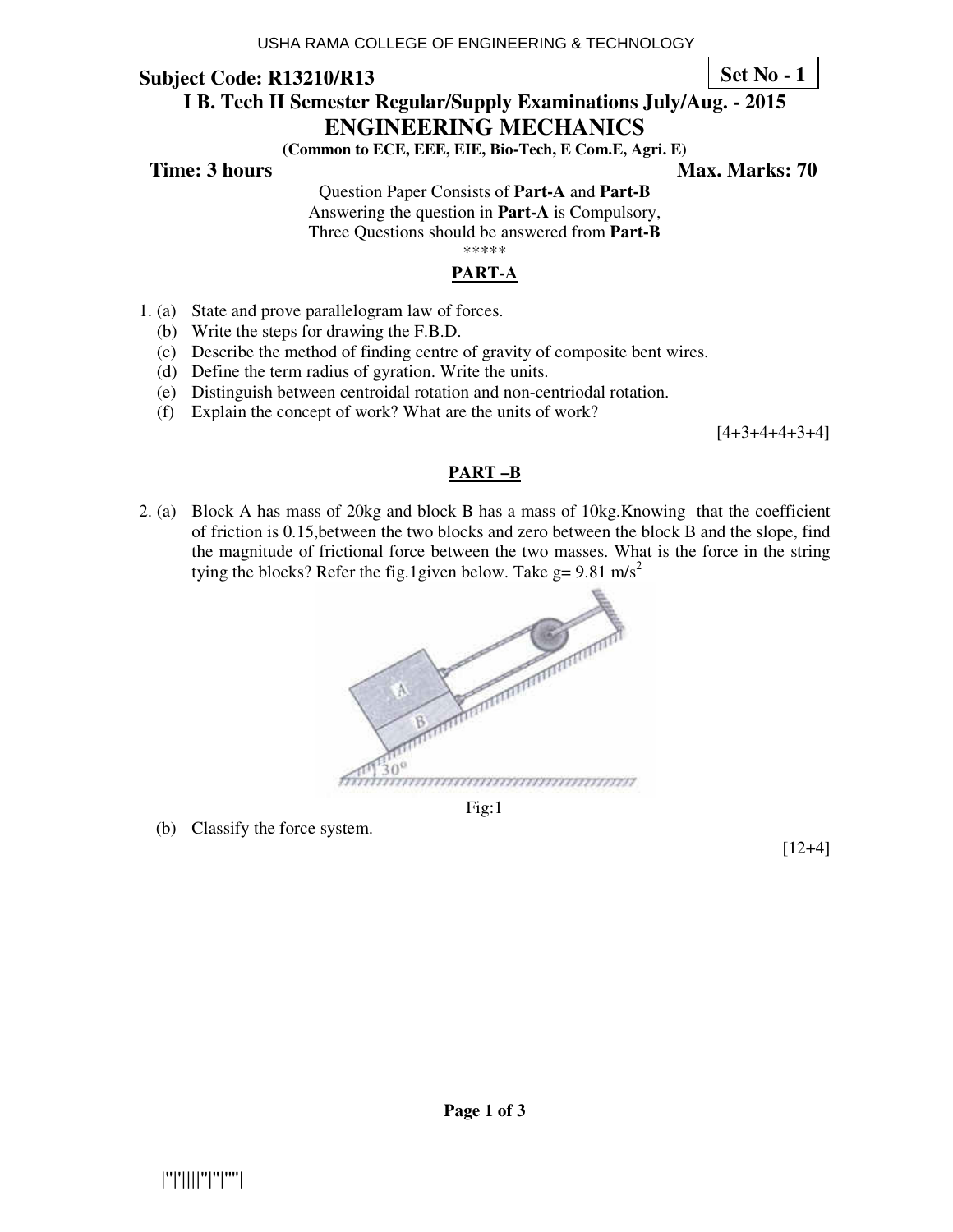**Set No - 1**

3. Two spheres A and B are resting in a smooth vessel as shown in the fig.2. Draw the free body diagrams of A and B showing all the forces acting on them, both in magnitude and direction. Radius of spheres A and B are 250mm and 200mm respectively.



- 4. (a) Differentiate between centriod and centre of gravity.
	- (b) Find the centriod of the following shaded area as shown in fig.3.



Fig.3



[16]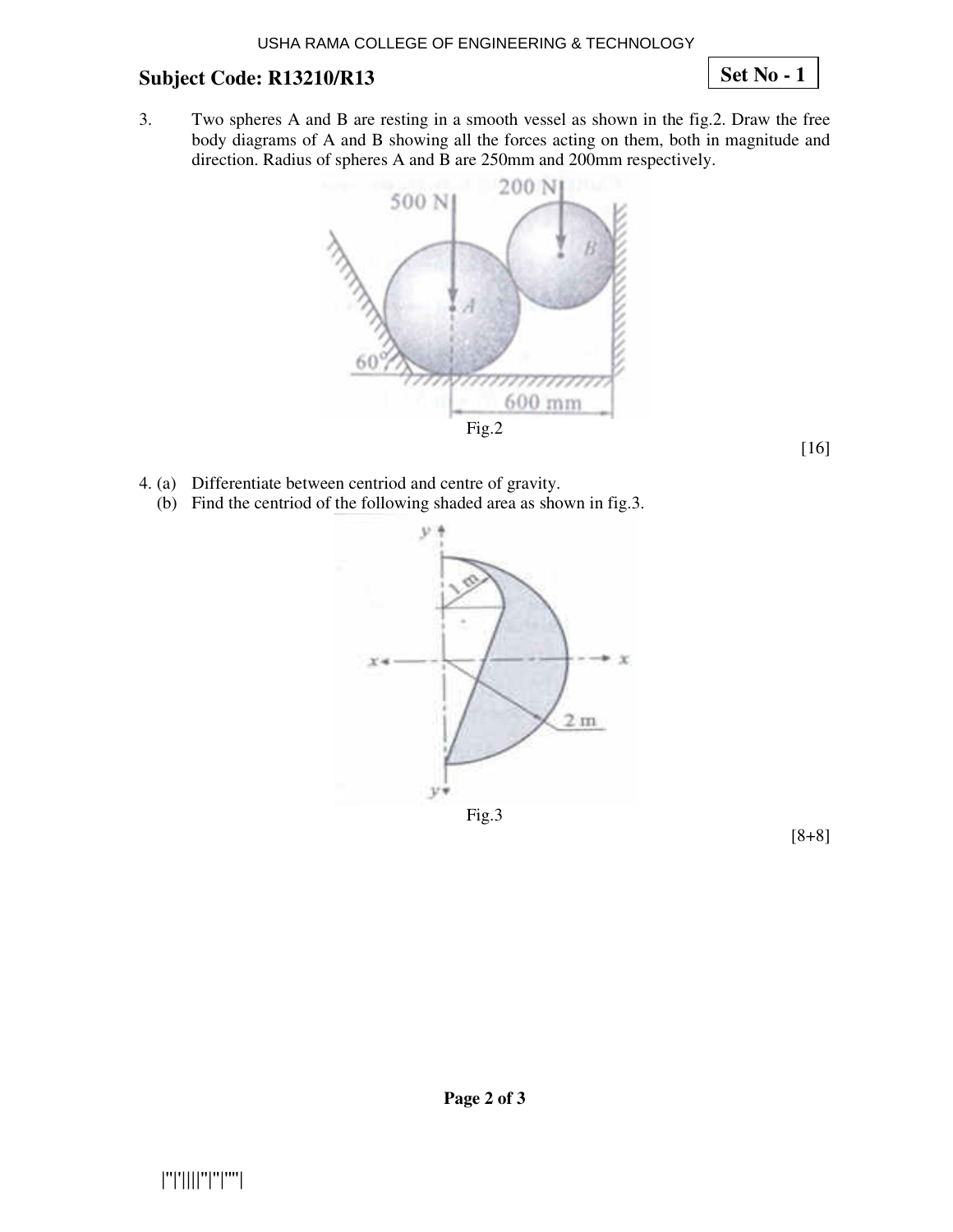**Set No - 1**

- 5. (a) State and prove perpendicular axis theorem.
	- (b) Find the moment of inertia of the plane shown in the fig.4, about centriodal x and y-axis.



- 6. (a) Differentiate kinematics and kinetics?
	- (b) A stone is dropped from the top of a tower 50m high. At the same time another stone is thrown up from the foot of the same tower with a velocity 25m/s. At a distance from top and after how much time the two stones cross each other.

[8+8]

[8+8]

- 7. (a) Derive work energy equation for translation.
	- (b) A man of weight 70kg standing at the end of a small boat of weight 35kg fires a bullet of mass 25gm to hit a wooden block of weight 2.25kg resting on the shore. If the bullet embedded block starts moving 5m/s, determine the velocity of the boat.

[8+8]

\*\*\*\*\*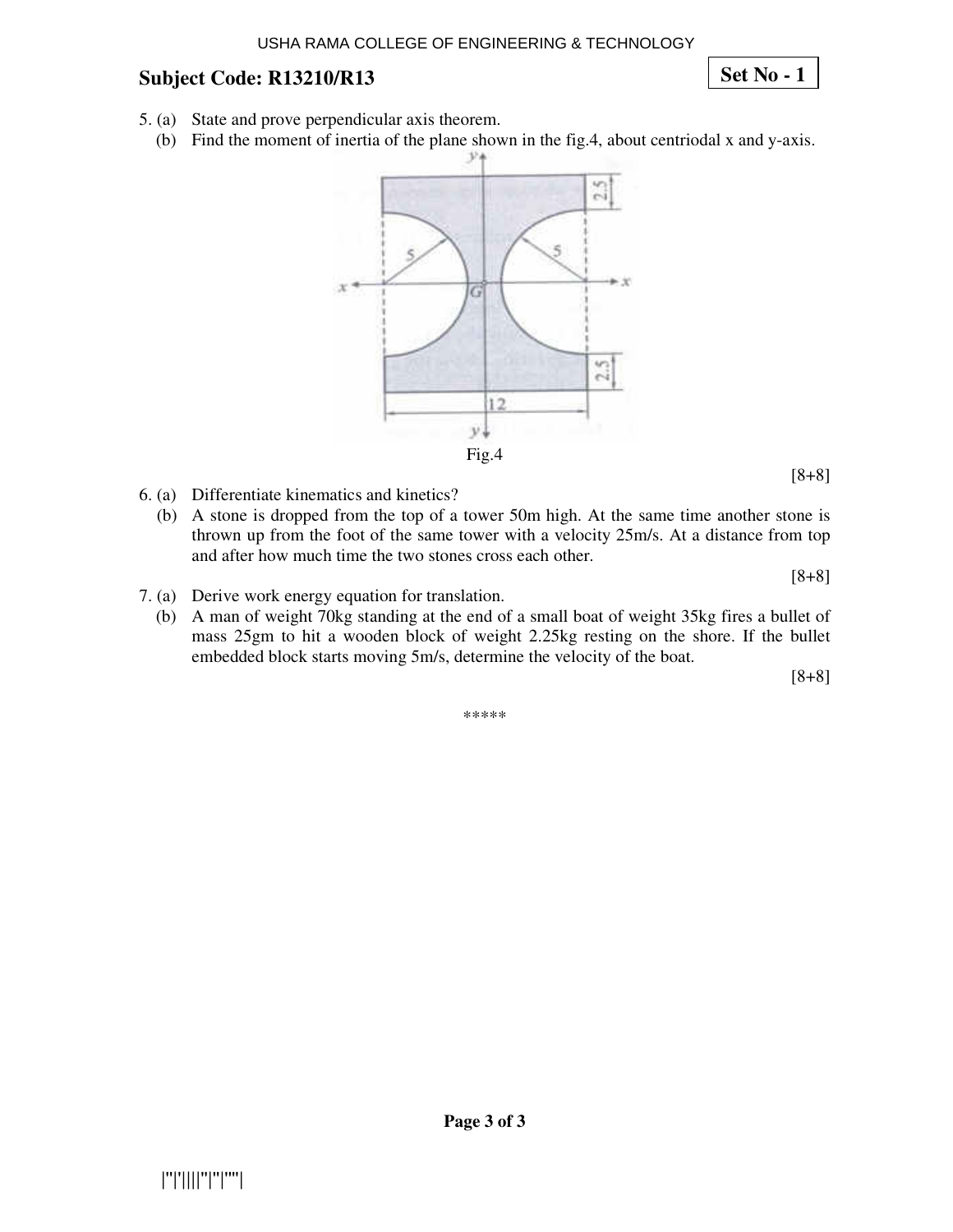**Set No - 2**

# **I B. Tech II Semester Regular/Supply Examinations July/Aug. - 2015 ENGINEERING MECHANICS**

**(Common to ECE, EEE, EIE, Bio-Tech, E Com.E, Agri. E)** 

**Time: 3 hours** Max. Marks: 70

Question Paper Consists of **Part-A** and **Part-B** Answering the question in **Part-A** is Compulsory, Three Questions should be answered from **Part-B**

\*\*\*\*\*

## **PART-A**

- 1. (a) State and prove principle of transmissibility of forces.
	- (b) Find the fourth force so as to give the resultant of the system of force as shown in the fig.1 below



Fig.1

- (c) Describe the method of finding centroid of composite areas.
- (d) Define the term moment of inertia. Write the units.
- (e) Distinguish between rectilinear motion and curvilinear motion.
- (f) Write the salient features of conservative force.

 $[4+4+4+3+4+3]$ 

## **PART –B**

2. (a) Two cylinders each of diameter 100mm and each weighing 200N are placed as shown in the fig.2 below. Assuming that all the contact surfaces are smooth, find the reactions at A, B and C.



Fig.2

(b) State and prove Varignon's theorem.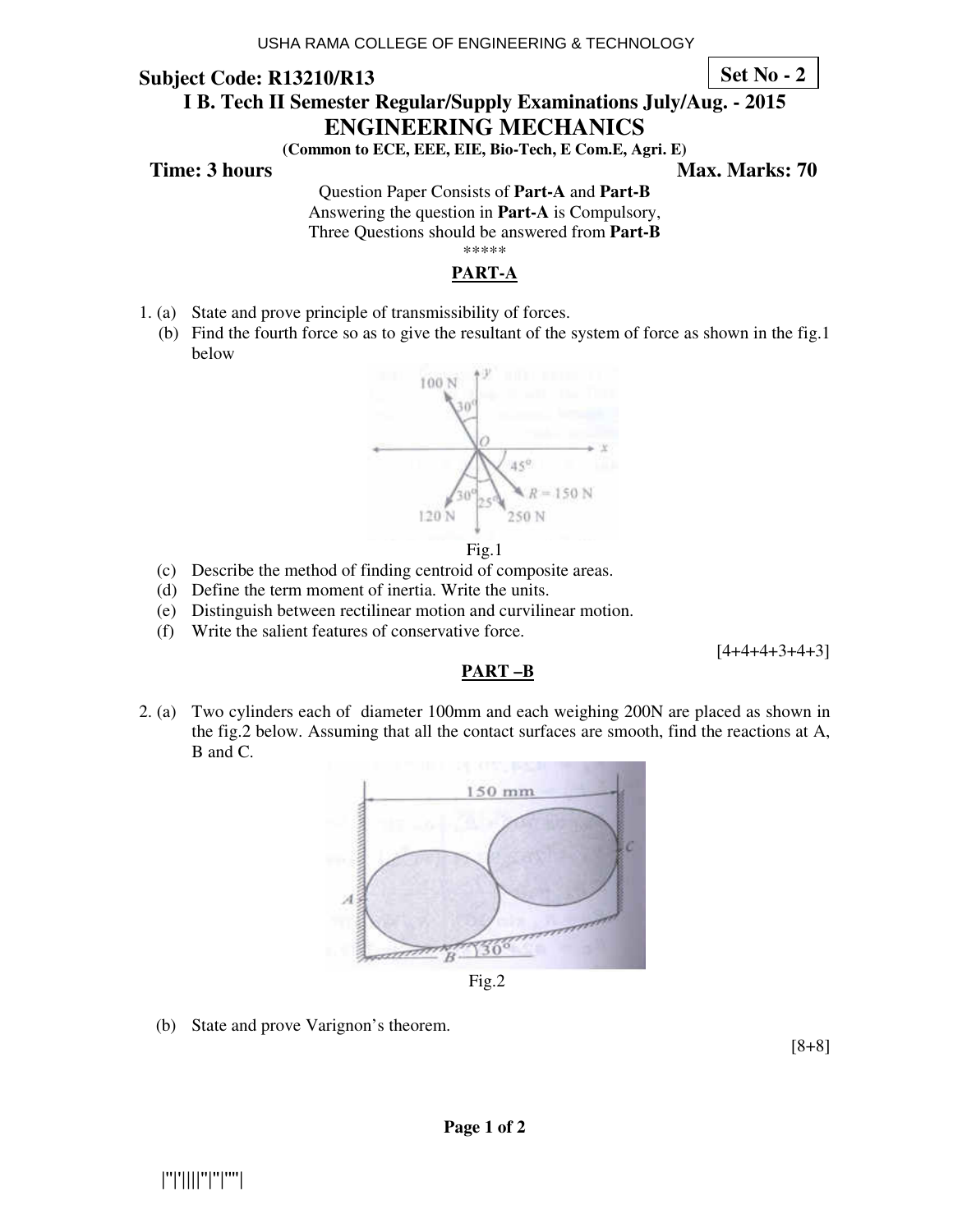**Set No - 2**

- 3. (a) Write the laws of friction. Prove that angle of friction is equal to angle of repose.
	- (b) What is meant by (i) Resolution of force (ii) Composition of force
		- (iii) Moment of force (iv) Moment of couple

[8+8]

- 4. (a) Derive the expressions for the centre of gravity of a flat plate
	- (b) Find the centroid of the shaded area shown in fig.3.



[8+8]

- 5. (a) Find the mass Moment of Inertia of circular plate of radius R and thickness t about its centroidal axis
	- (b) Find the moment of inertia of the plane shown in the fig.4 about centriodal x and y-axis.



[8+8]

- 6. (a) Derive the relation for component of normal acceleration  $a_n$ .
	- (b) A stone is dropped from the top of a tower 60m high .At the same time another stone is thrown up from the foot of the same tower with a velocity 30m/s. At a distance from top and after how much time the two stones cross each other.

[8+8]

- 7. (a) Derive the expression for work done and kinetic energy for a rigid body.
	- (b) A man of weight 80kg standing at the end of a small boat of weight 40kg fires a bullet of mass 30gm to hit a wooden block of weight 3.25kg resting on the shore. If the bullet embedded block starts moving 6m/s, determine the velocity of the boat.

[8+8]

\*\*\*\*\*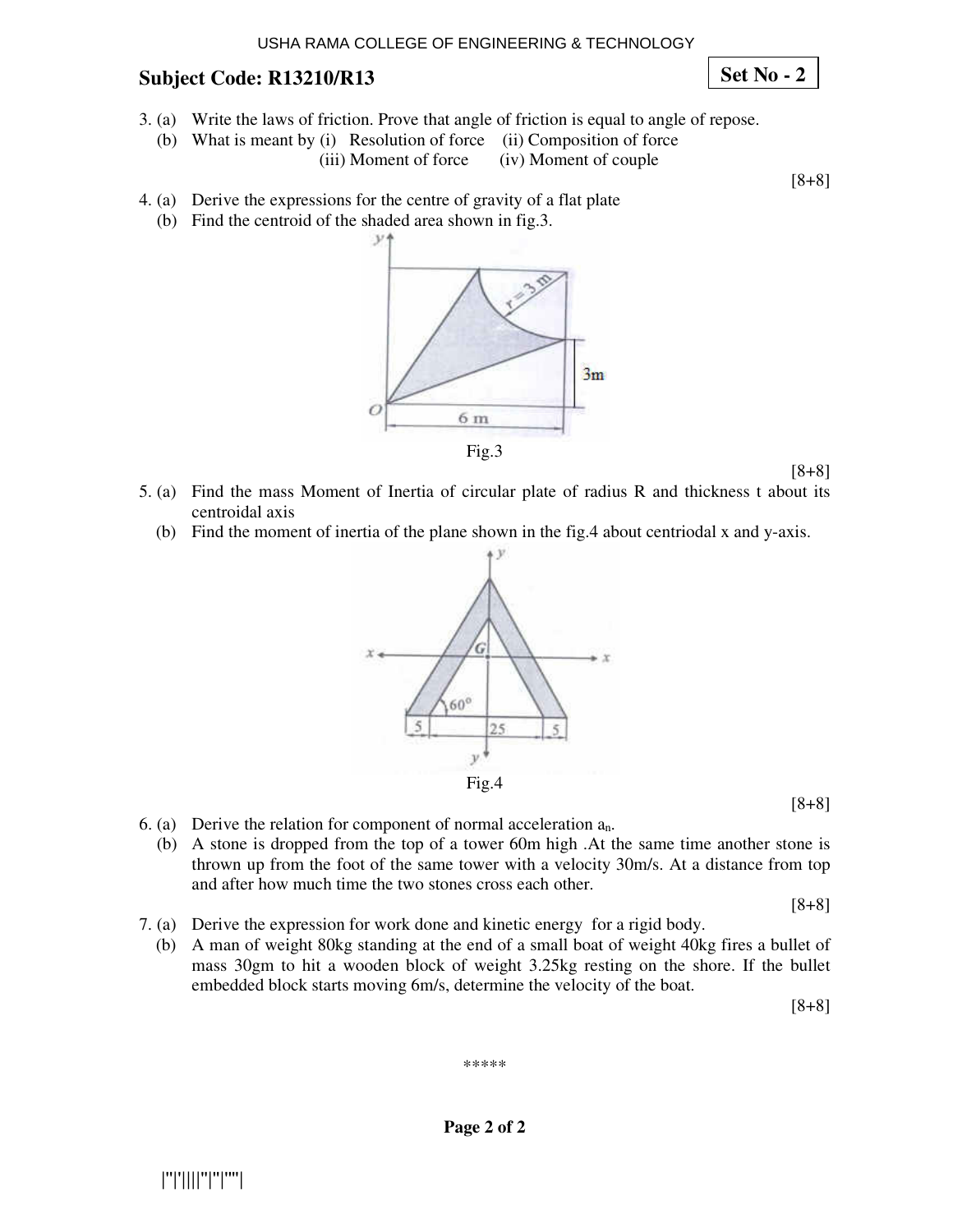**Set No - 3**

# **I B. Tech II Semester Regular/Supply Examinations July/Aug. - 2015 ENGINEERING MECHANICS**

**(Common to ECE, EEE, EIE, Bio-Tech, E Com.E, Agri. E)** 

**Time: 3 hours** Max. Marks: 70

Question Paper Consists of **Part-A** and **Part-B** Answering the question in **Part-A** is Compulsory, Three Questions should be answered from **Part-B**

\*\*\*\*\*

## **PART-A**

- 1. (a) Following forces act at a point P,  $F_1 = 50i$ ,  $F_2 = 30i 15j$ ,  $F_3 = -25i-10j+5k$ . Determine the resultant and the inclination with the co-ordinate axes.
	- (b) Find the resultant of the given the force system as shown in fig.1.





- (c) Find the centroid of quarter circle
- (d) Derive the moment of inertia of triangle about its base.
- (e) Distinguish between rectilinear motion and curvilinear motion
- (f) Write about the work energy equation.

[4+4+4+3+4+3]

### **PART –B**

- 2. (a) A 700N force passes through two points  $A(-,1,-4)$  towards  $B(1,2,6)$ . Find the moment force about point  $C(2,-2,1)$  and scalar moments of force about line OC where O is the origin.
	- (b) State and prove Lami's theorem.

3. Find the value of P in the fig.2 shown below

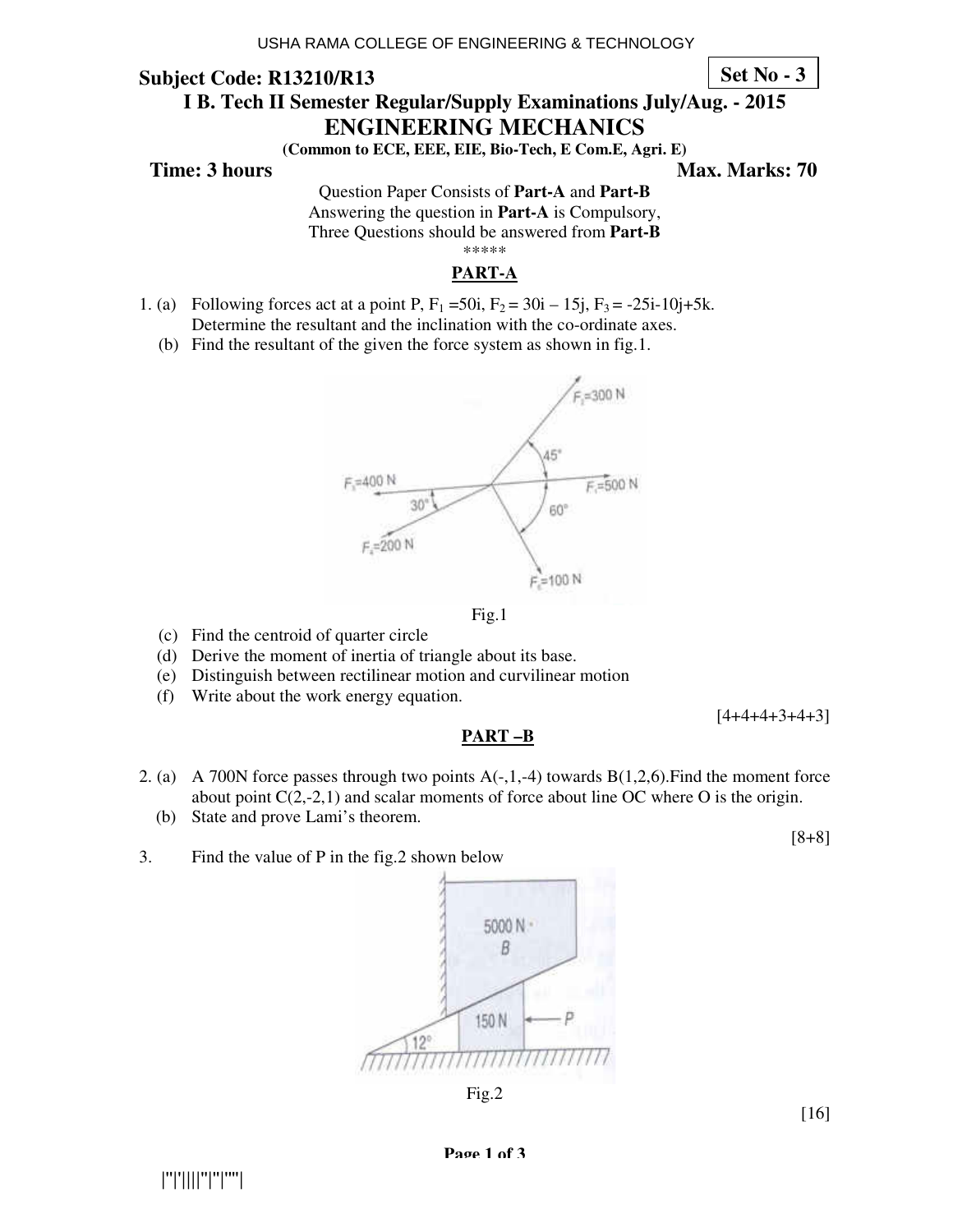**Set No - 3**

- 4. (a) Derive an expressions for the centriod of sector of a circle.
	- (b) Find the centriod of the shaded area shown in fig.3



- 5. (a) Find the mass Moment of Inertia of a rectangular lamina.
	- (b) Find the moment of inertia of the plane shown in the fig.4 about centriodal x and y-axis.



[8+8]

[8+8]

- 6. (a) Show the relation between rectangular components of normal and tangential components of acceleration.
	- (b) A stone is dropped into a well with no initial velocity and after 4.5 sec a splash is heard. If the velocity of sound is 330 m/s, find the depth of the well up to water level.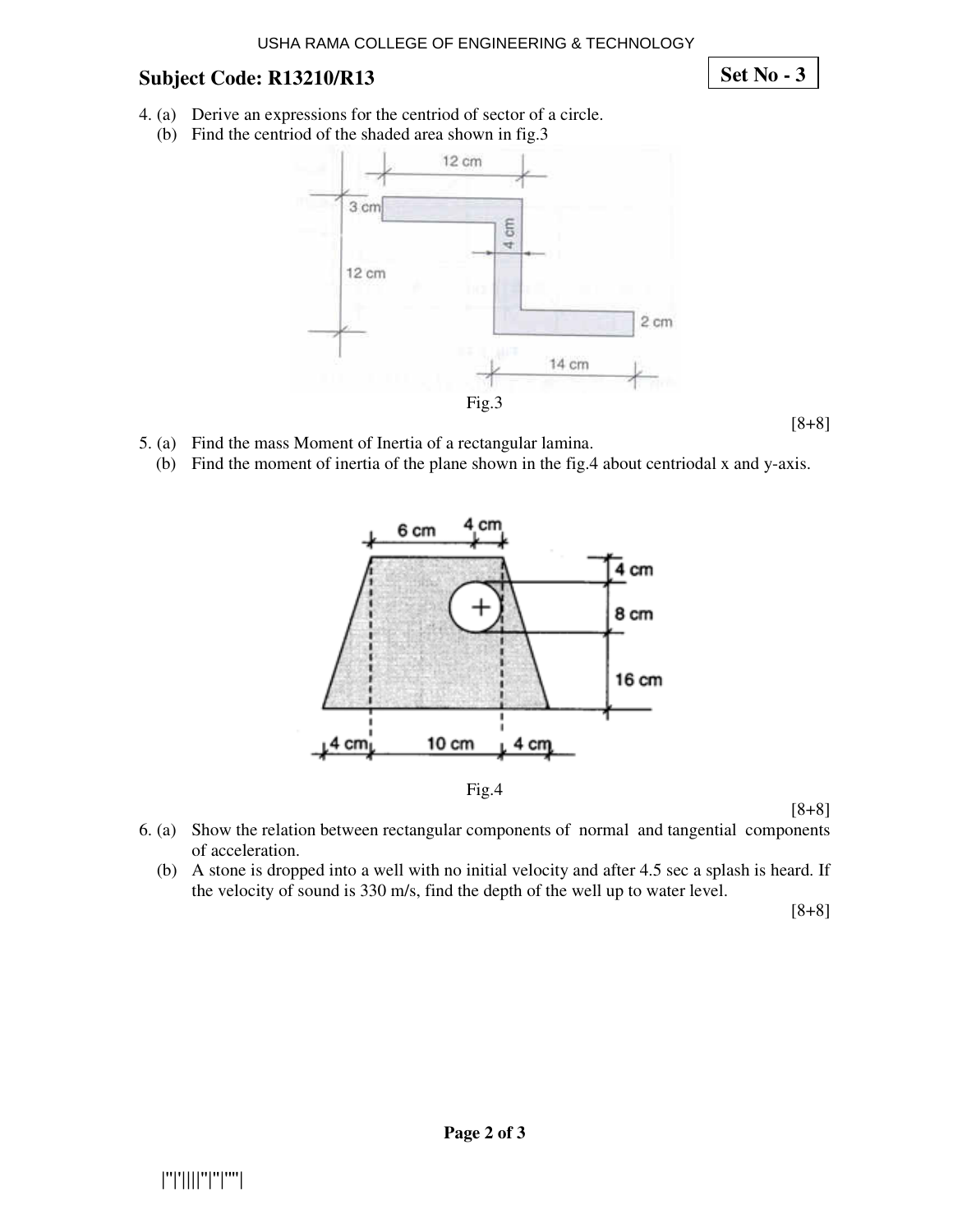**Set No - 3**

- 7. (a) Derive the expression for work energy of a rigid body?
	- (b) Two blocks are connected by an inextensible string moving over a frictionless pulley as shown in the fig.5. If the blocks are released from rest, determine the velocity of system after a travel of 4s.Take the coefficient of friction as 0.3.





\*\*\*\*\*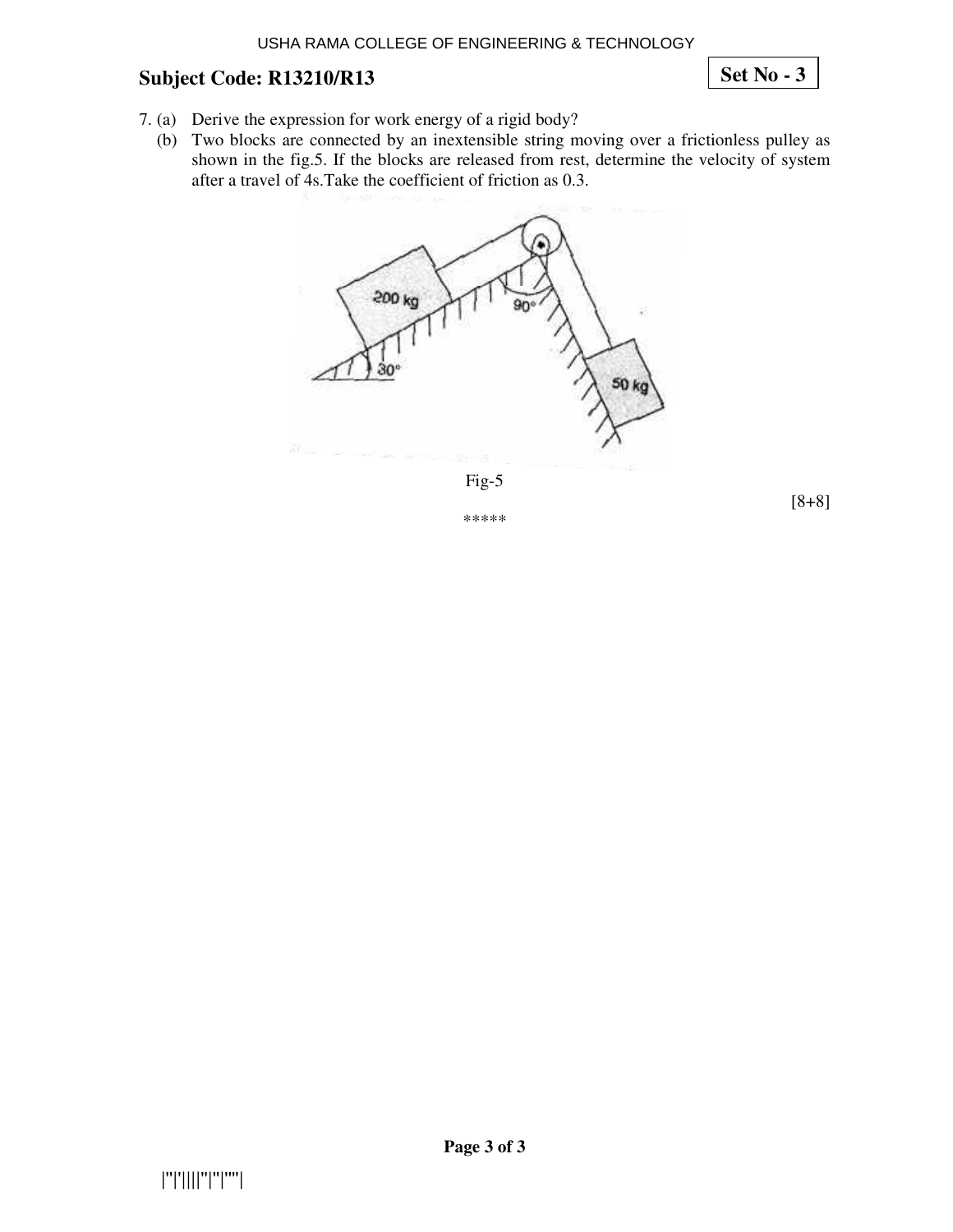### **Subject Code: R13210/R13 I B. Tech II Semester Regular/Supply Examinations July/Aug. - 2015 ENGINEERING MECHANICS Set No - 4**

**(Common to ECE, EEE, EIE, Bio-Tech, E Com.E, Agri. E)** 

**Time: 3 hours Max. Marks: 70 Max. Marks: 70** 

Question Paper Consists of **Part-A** and **Part-B** Answering the question in **Part-A** is Compulsory, Three Questions should be answered from **Part-B**

\*\*\*\*\*

### **PART-A**

- 1. (a) What is a vector quantity and scalar quantity? Write the examples.
	- (b) Find the resultant of the given the force system shown in the fig.1 below





- (c) Find the centroid of sector of a circle.
- (d) Define the mass moment of inertia.
- (e) Derive the equation for maximum height for projectile motion
- (f) Write about the work energy equation.

 $[4+4+4+3+4+3]$ 

### **PART –B**

2. (a) Block A has mass of 30kg and block B has a mass of 20kg.Knowing that the coefficient of friction is 0.20,between the two blocks and zero between the block B and the slope, find the magnitude of frictional force between the two masses. What is the force in the string tying the blocks? Refer the fig.2given below. Take  $g = 9.81$  m/s<sup>2</sup>



Fig.2

(b) Write about coplanar concurrent forces and non coplanar concurrent forces.

[12+4]

**Page 1 of 2** 

|''|'||||''|''|''''|